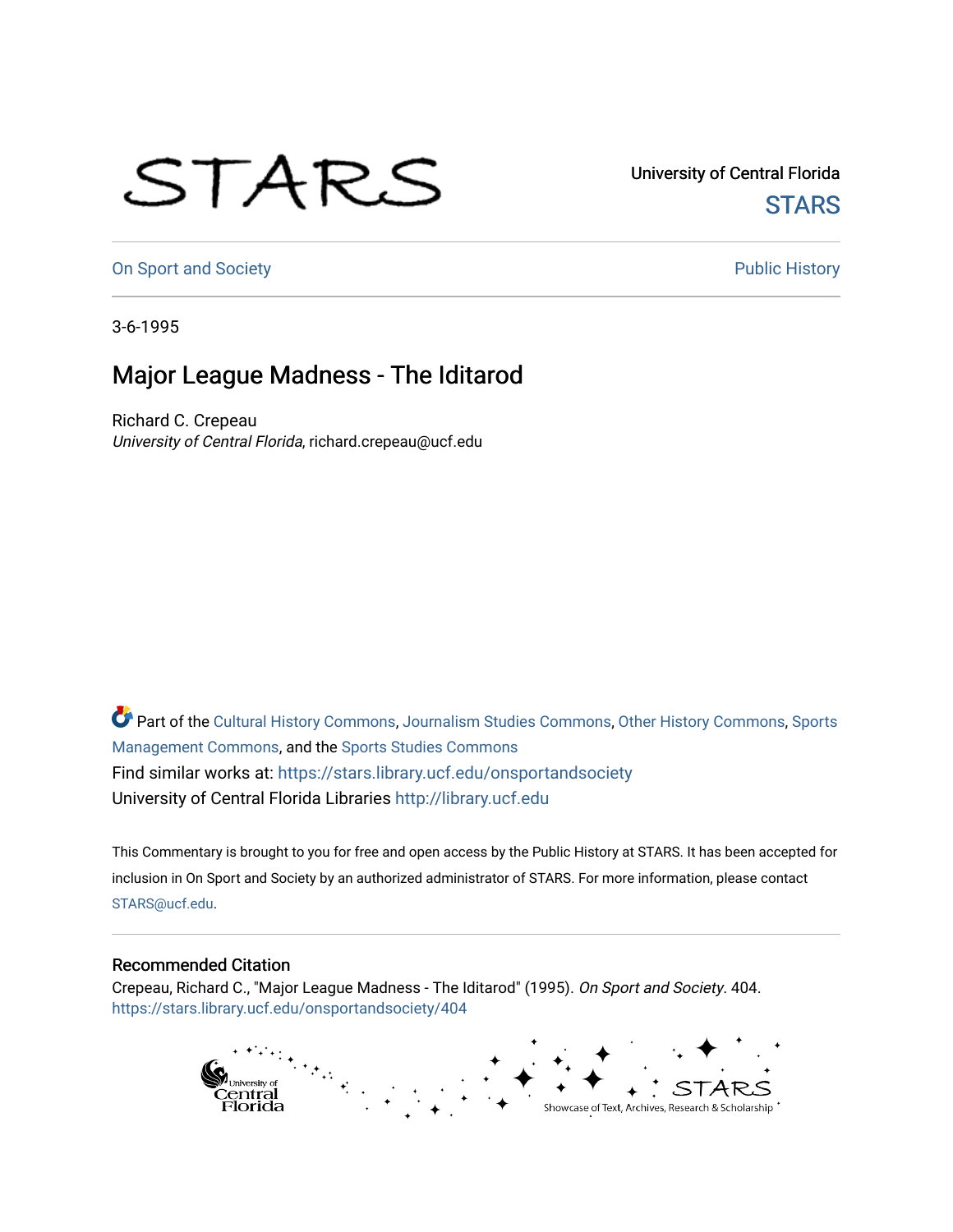## SPORT AND SOCIETY FOR H-ARETE March 6, 1995

Have you Atlanta Braves fans noticed how well Krause is doing at shortstop? Did anyone see the box from the Mets-Yankees game last Sunday? What a line-up! They say that Newman may be the new DiMaggio, and that Jensen might be the new Seaver. And boy don't those San Francisco Giants look tough again this year with Ortman in center and Morrow in right? And of course the Blue Jays are still the defending World Champions, and they look like they are loaded with new talent. And even if they win it all, the World Championship will still come south of the border, as the Jays will be playing their home games in their new home away from home, Dunnedin, Florida.

It is spring training in the national pastime, that legendary idyllic time of renewal, new life, and optimism. The sounds of bat hitting ball, and the pop of leather as ball meets glove, which usually fill us with the nostalgia for springs past, now fill us with the nausea of the present spring. Fear and Loathing, Donald Fehr and Bud Selig, have given us a spring of confusion and pessimism, with replacement players who can't be identified even with a scorecard, and labor negotiations which seem to be going nowhere.

Is it really going to happen? Are major league owners going to allow this travesty of replacement players to continue? Do they really intend to begin a regular season this way? It will be an insult to the fans and clear attempt to bury the players union. Is there no one out there who has enough sense to say enough already? Baseball's attempted suicide is not a pretty sight.

And then, just in case you thought things couldn't get any worse, last week comes news that Little League teams will no longer be able to use the names of major league teams without paying a rights fee. Spokespersons for Major League Baseball say this is a simple copyright and licensing issue. These people really do not have a clue. All anyone understands is the shortterm bottom line, and no one seems to understand the meaning of the phrase "long term irreversible damage."

If I were David Stern I would invite all Little Leaguers to rename their teams after NBA franchises, and further bury these baseball suits who remain clueless. Maybe the time is right for replacement owners, replacement executives, and replacement lawyers.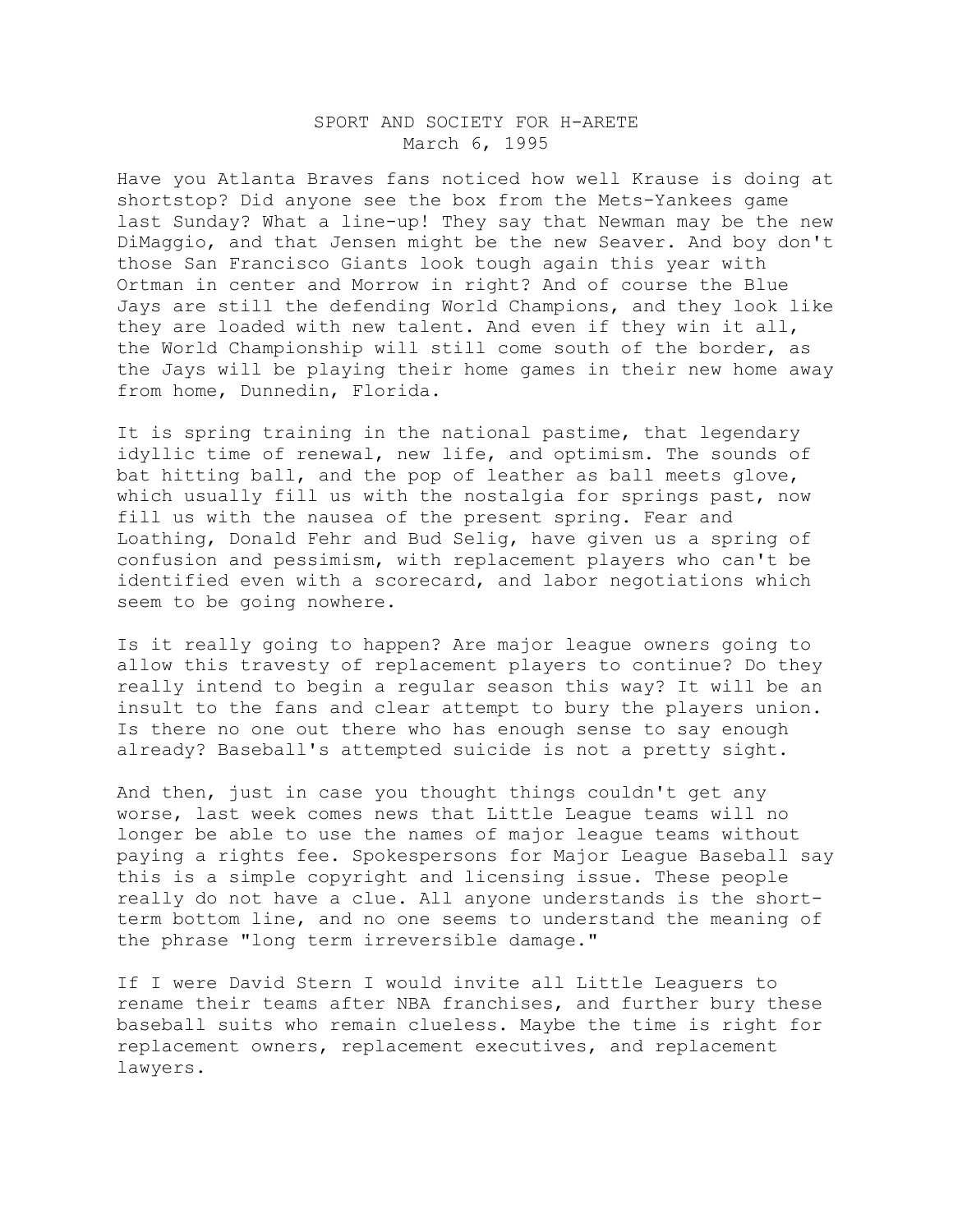Here we are in what should be the optimism of spring, drowning in pessimism, stupidity, and greed. If this goes on much longer the numbers of people who will still care if and when it is over will be miniscule.

So where to turn for sport that still resembles sport rather than a labor-management power struggle worthy of the late nineteenth century? Try looking North beyond the Canadian border to Alaska, which this week and next, plays host to one of the great sporting events of our time, "The Last Great Race on Earth," better known as the Iditarod.

This 1,159 mile dog sled race from Anchorage to Nome has been contested in Alaska, where spring in early March is but a rumor, for over two decades now. The race commemorates the transportation of serum by dog sled to Nome to fight a diphtheria epidemic in 1925. Dog-Sled racing itself goes back into the late 19th century as a competitive sport, while the Iditarod was organized by Dorothy Page and Joe Reddington Sr. to save mushing from the growing trend toward snowmobiles.

The challenges are many. The elements often display their fury along the trails. Three years ago 150 miles into the race teams were bunching up because the trail ahead had been buried by blowing and drifting snow. A few days later strong winds and a rough trail had been compounded by overnight temperatures near minus 35 at Finger Lake.

In the 1990 race it was in turn too warm, too cold, the snow drifts were insurmountable, there were Buffalo on the trail, and two sleds were attacked by Moose, who tangled the lines and stomped the dogs. The mountains and the tundra offer challenges of epic proportion.

The place names along the trail are expressive and exotic. Finger Lake, Rainy Pass, Koyak, Shaktoolik, Skwentna, the Yukon River, Cripple checkpoint. This is a test of man and animal against the power of nature, with the severe cold, the high winds, and whiteout snowstorms.

The Last Great Race on Earth really does live up to its name. The Dogs and their best friends challenge the elements and one another in a test of skill, power, and endurance, over the course of 1,159 miles, almost any one of which can claim the life of a participant.

And there isn't a lawyer in sight.